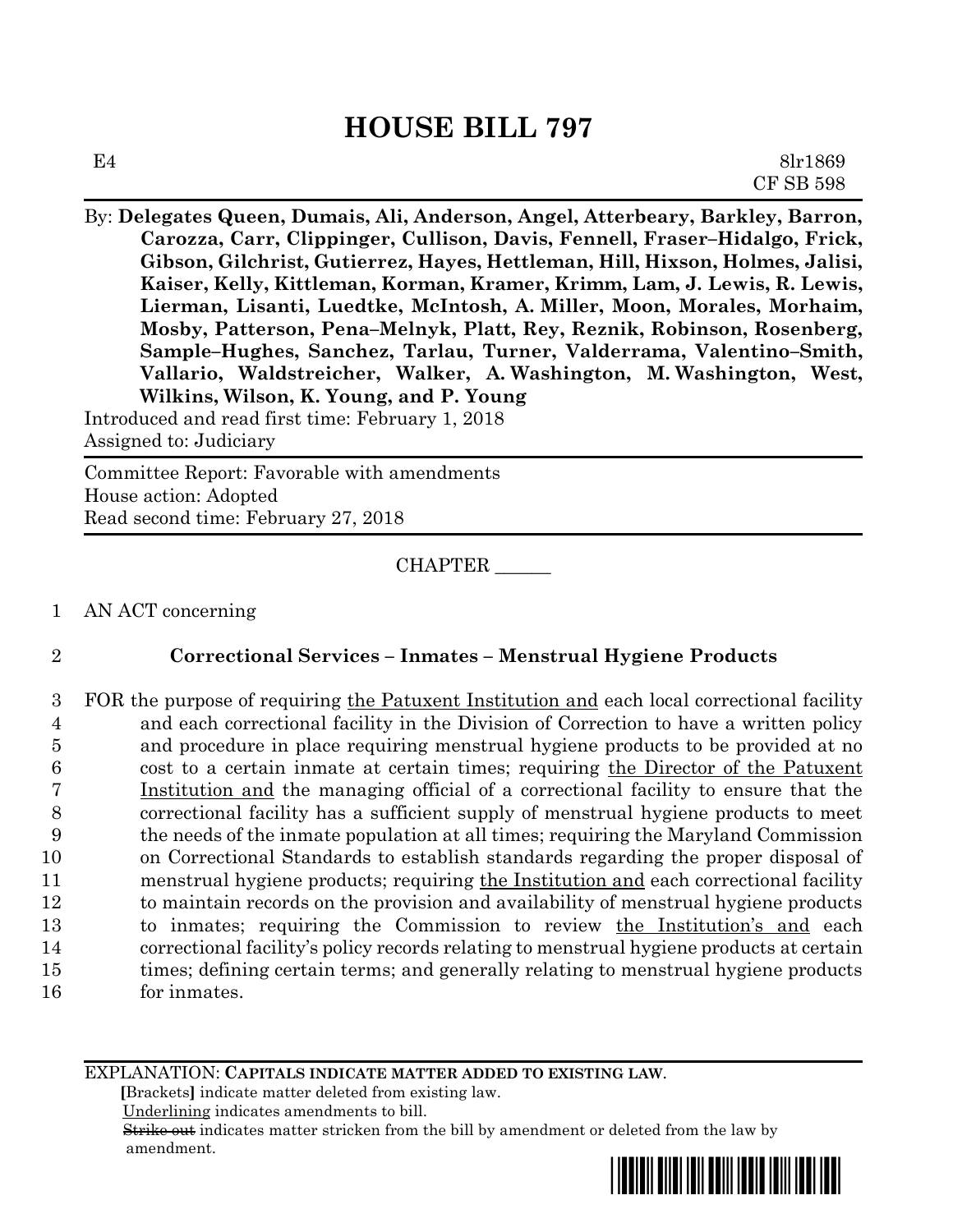BY adding to Article – Correctional Services Section 4–214 and 9–616 Annotated Code of Maryland (2017 Replacement Volume) SECTION 1. BE IT ENACTED BY THE GENERAL ASSEMBLY OF MARYLAND, That the Laws of Maryland read as follows: **Article – Correctional Services 4–214. (A) (1) IN THIS SECTION THE FOLLOWING WORDS HAVE THE MEANINGS INDICATED. (2) "COMMISSION" MEANS THE MARYLAND COMMISSION OF CORRECTIONAL STANDARDS. (3) "MENSTRUAL HYGIENE PRODUCTS" INCLUDES TAMPONS AND SANITARY NAPKINS FOR USE IN CONNECTION WITH THE MENSTRUAL CYCLE. (B) (1) THE INSTITUTION SHALL HAVE A WRITTEN POLICY AND PROCEDURE IN PLACE REQUIRING MENSTRUAL HYGIENE PRODUCTS TO BE PROVIDED AT NO COST TO A FEMALE INMATE ON: (I) ADMISSION TO THE FACILITY; (II) A ROUTINE BASIS; AND (III) REQUEST. (2) THE DIRECTOR SHALL ENSURE THAT THE INSTITUTION HAS A SUFFICIENT SUPPLY OF MENSTRUAL HYGIENE PRODUCTS AVAILABLE TO MEET THE NEEDS OF THE INMATE POPULATION AT ALL TIMES. (C) THE COMMISSION SHALL ESTABLISH STANDARDS REGARDING THE PROPER DISPOSAL OF MENSTRUAL HYGIENE PRODUCTS. (D) THE INSTITUTION SHALL MAINTAIN RECORDS ON THE PROVISIONS AND AVAILABILITY OF MENSTRUAL HYGIENE PRODUCTS TO INMATES. (E) THE COMMISSION SHALL REVIEW THE INSTITUTION'S POLICY AND RECORDS RELATING TO MENSTRUAL HYGIENE PRODUCTS DURING REGULAR INSPECTIONS.**

**HOUSE BILL 797**